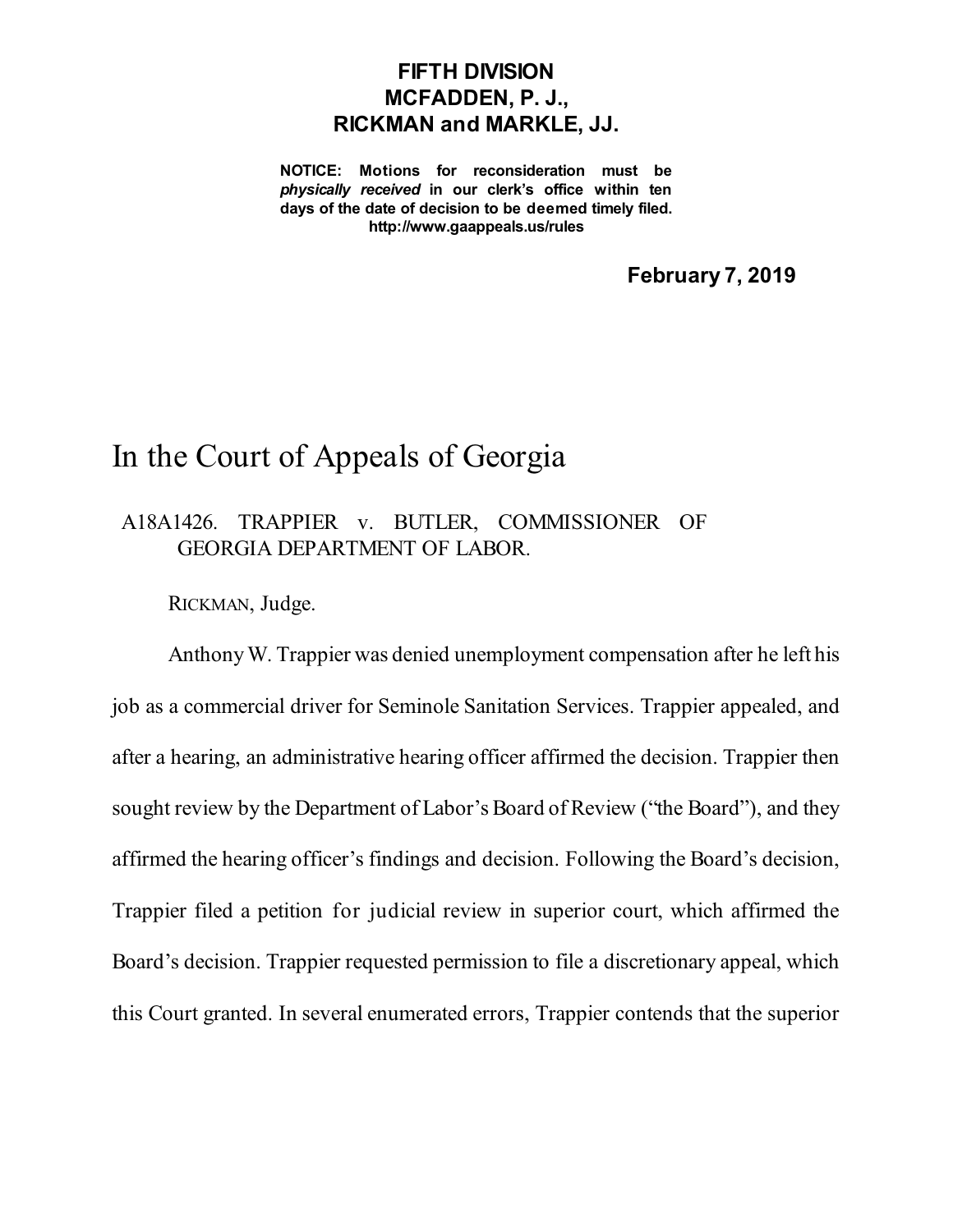court erred by affirming the Board's denial of unemployment benefits. For the following reasons, we reverse.

"Judicial review of an administrative decision requires this Court to determine that the findings of fact are supported by 'any evidence' and to examine the soundness of the conclusions of law that are based upon the findings of fact." (Citation and punctuation omitted.) *Hudson v. Butler*, 337 Ga. App. 207 (786 SE2d 879) (2016). "When this Court reviews a superior court's order in an administrative proceeding, our duty is not to review whether the record supports the superior court's decision but whether the record supports the final decision of the administrative agency." (Citation and punctuation omitted.) Id.

We note that the appellee has failed to file a brief in this case. "As a result, we accept [Trappier's] statement of facts as prima facie true and decide the case on the basis of this statement and the evidence cited and quoted in support thereof." (Citation and punctuation omitted.) *Thomas v. Butler*, 330 Ga. App. 675, 676-677 (769 SE2d 104) (2015).

So viewed, the record shows that Trappier worked as a commercial driver for Seminole Sanitation Services from April 2014 to April 2016. On March 17, 2016, Trappier was involved in a fatal car accident while he was driving a Seminole truck.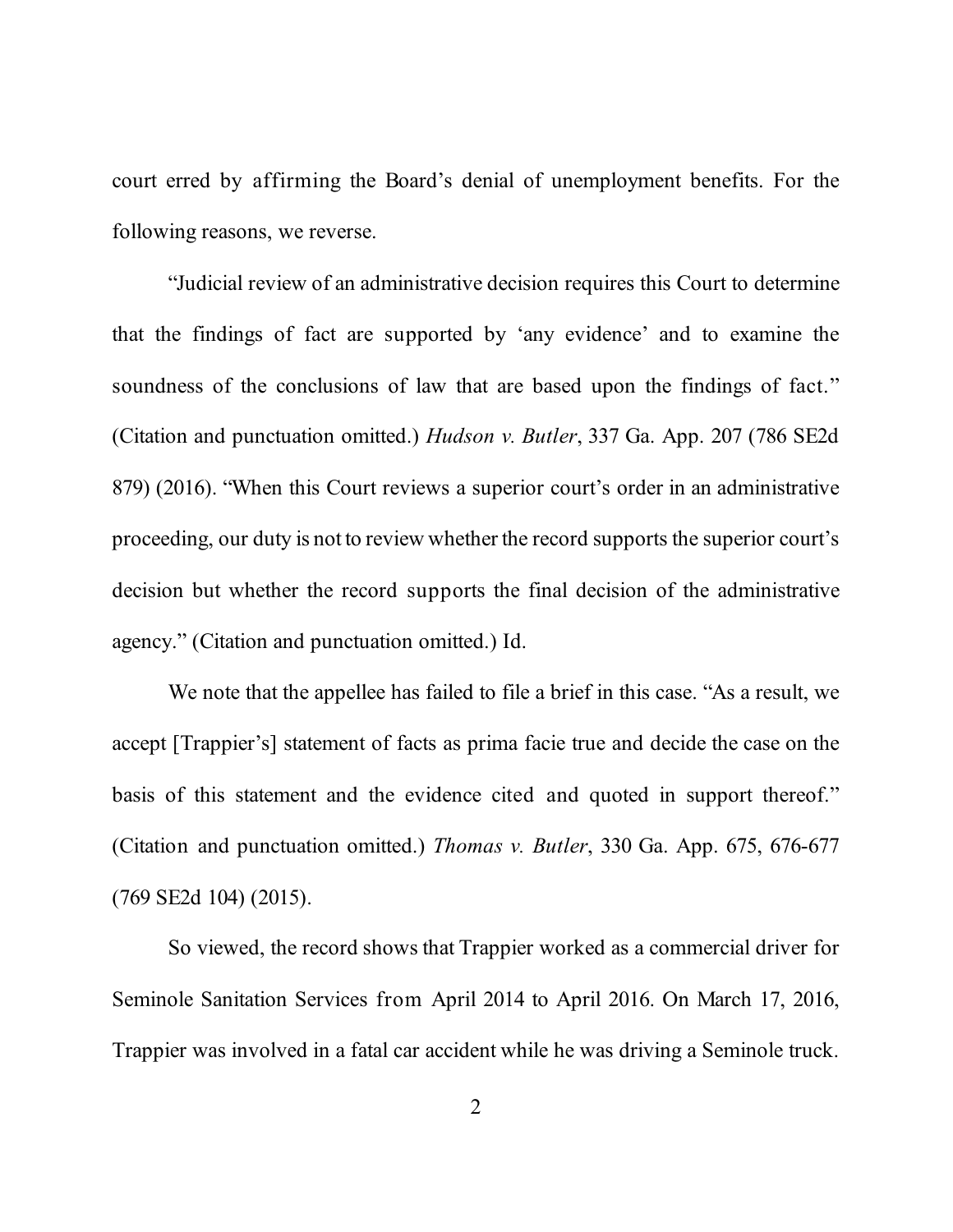It is undisputed that Trappier was not at fault for the accident. Trappier received injuries in the accident, and he provided Seminole with a doctor's note that excused him from work until approximately 10 days after the accident. As a result of the accident, Trappier sought counseling and was informed that he suffered from posttraumatic stress disorder ("PTSD").

After the accident, Trappier spoke with the owner of Seminole at least twice, informing her that he did not want to drive any longer because of the trauma he suffered after the accident. Seminole's owner offered Trappier a different driving route where he would be able to drive at a slower speed than he did on his previous route, but Trappier informed her that he thought he could no longer drive. Trappier recalled that Seminole's owner also offered him an office job, but that the office job paid at a lower rate than his driving job. Seminole's owner, however, claimed thatshe did not discuss the option of an office job with Trappier. Seminole's owner told Trappier to take as much time as he needed before returning to work.

Seminole's owner did not hear from Trappier again until November 2016, when he filed a claim for unemployment benefits. At the time that Trappier filed his first claim for benefits, Seminole's owner considered Trappier to be absent from work butstill employed by Seminole. However, Trappier believed that his employment had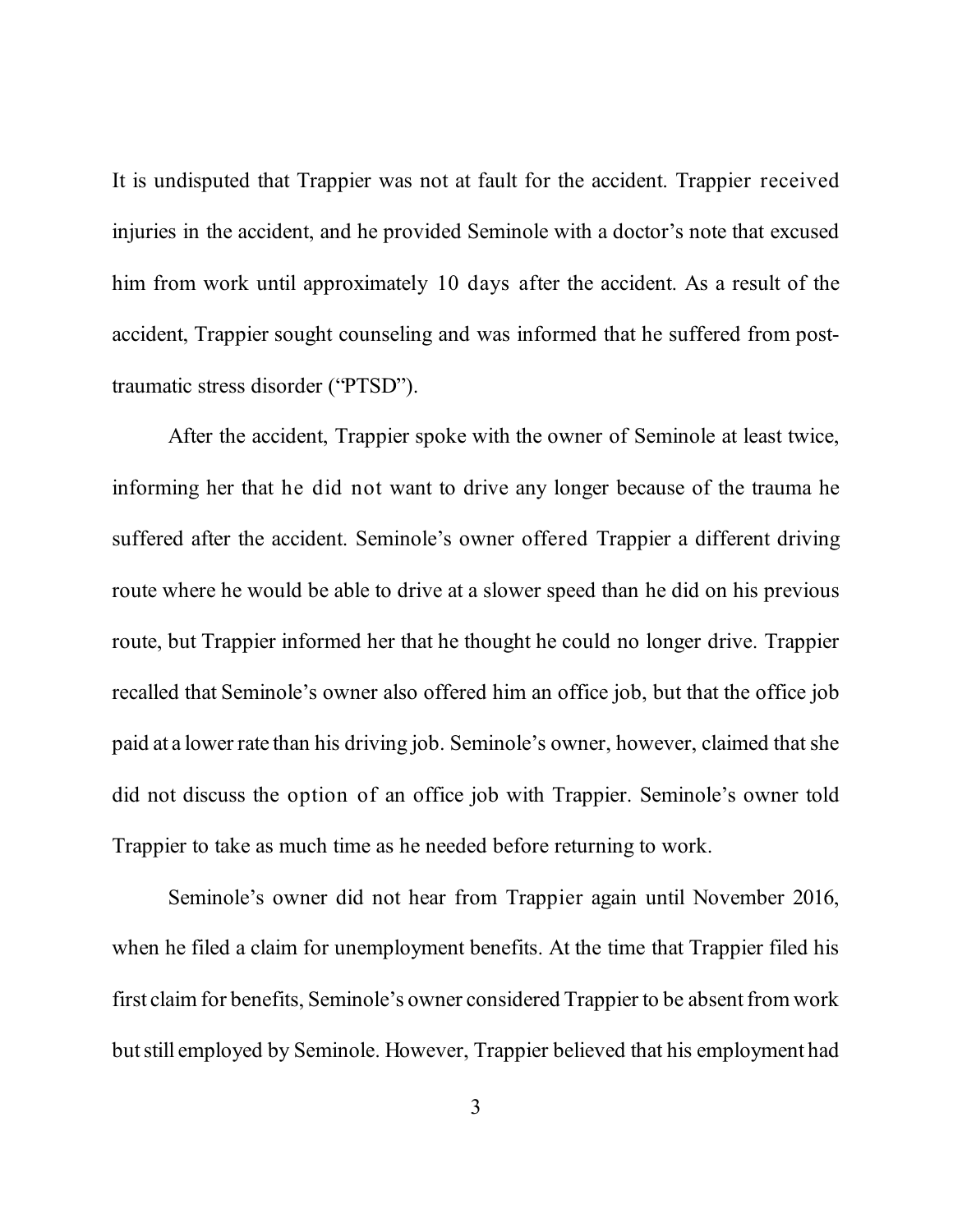ended on the day he informed Seminole's owner that he could no longer drive the truck due to the trauma he had suffered after the accident. The claims examiner determined that Trappier was disqualified from receiving unemployment benefits because he was still employed by Seminole. Thereafter, Seminole issued a formal separation notice.

Trappier appealed the claims examiner's decision, and the administrative hearing officer affirmed but modified the basis for the ruling, disqualifying Trappier under OCGA  $\S$  34-8-194 (1).<sup>1</sup> The hearing officer found that Trappier quit his employment in March or April 2016 when he informed Seminole's owner that he could no longer drive because of the accident, but that Trappier did not inform Seminole's owner that he was quitting. Ultimately, the hearing officer determined that Trappier was disqualified from receiving unemployment benefits because Trappier did not allow Seminole's owner a full opportunity to address his concerns, and because he did not show that he quit his employment with good cause. Trappier appealed to the Board, which affirmed the hearing officer's decision. Trappier filed

<sup>&</sup>lt;sup>1</sup> "An individual shall be disqualified for benefits . . . [f] or the week or fraction thereof in which the individual has filed an otherwise valid claim for benefits after such individual has left the most recent employer voluntarily without good cause in connection with the individual's most recent work." OCGA § 24-8-194 (1) (A).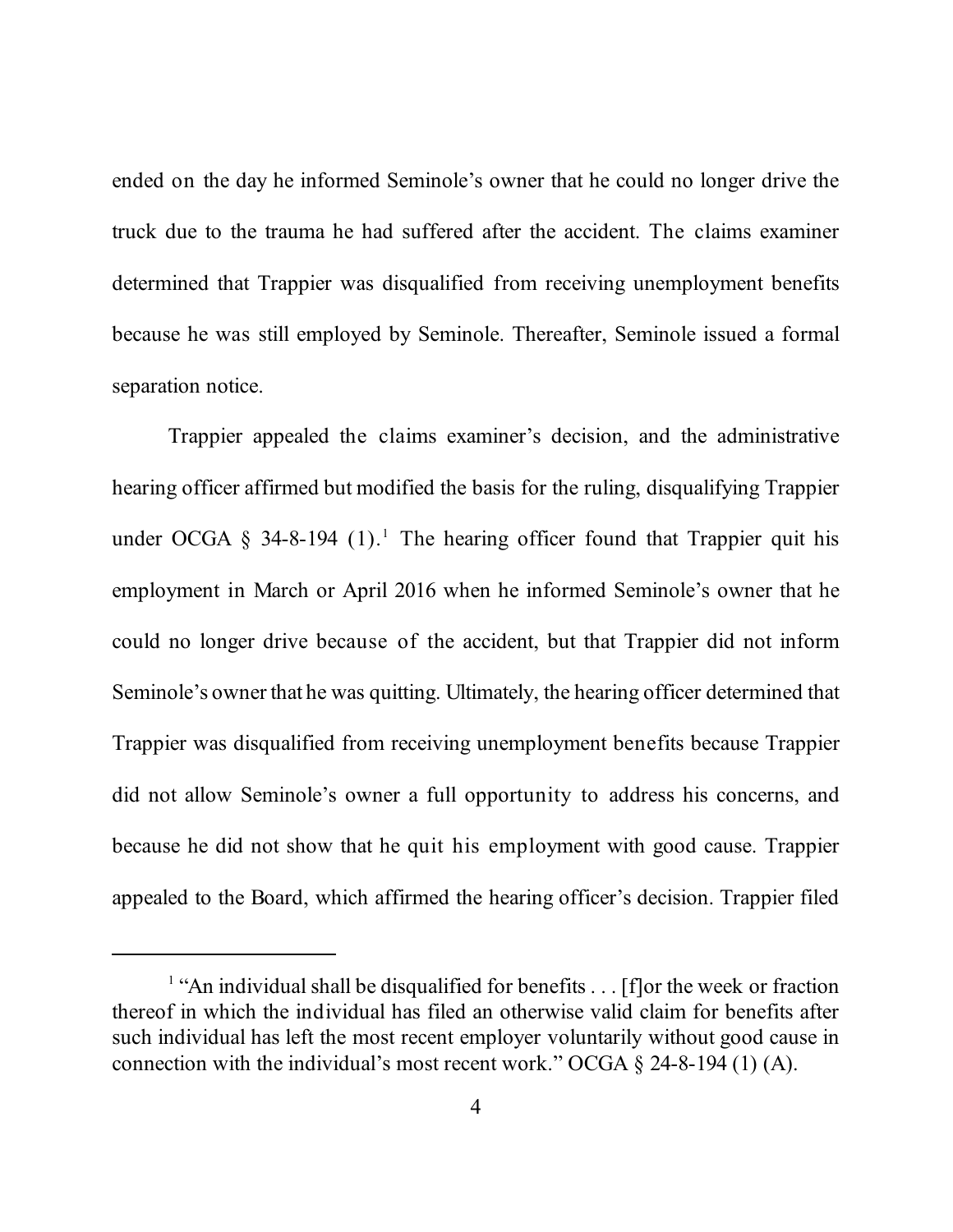a petition for judicial review, and the superior court affirmed the Board's decision. The superior court found that the record showed that Trappier did not tell Seminole that he was quitting and did not allow Seminole a full opportunity to address his concerns, even assuming Trappier impliedly resigned from Seminole prior to November 2016, he was still required to show good cause for doing so, but he cited no cases supporting his claim. Trappier requested permission to file a discretionary appeal, which this Court granted.

Trappier contends that the superior court erred by, inter alia, holding that Trappier did not have good cause to support his resignation from Seminole.

As set forth in the Employment Security law, "[t]he public policy of this state is declared to be as follows: economic insecurity due to unemployment is a serious menace to the health, morals, and welfare of the people of this state." OCGA § 34-8- 2. "Therefore, Georgia has a strong public policy favoring payment of unemployment benefits to persons unemployed through no fault of their own." (Citation and punctuation omitted.) *Hudson*, 337 Ga. App. at 209. In accordance with this policy, "courts should liberally construe the provisions of the unemployment statutes in favor of the employee, and statutory exceptions and exemptions that are contrary to the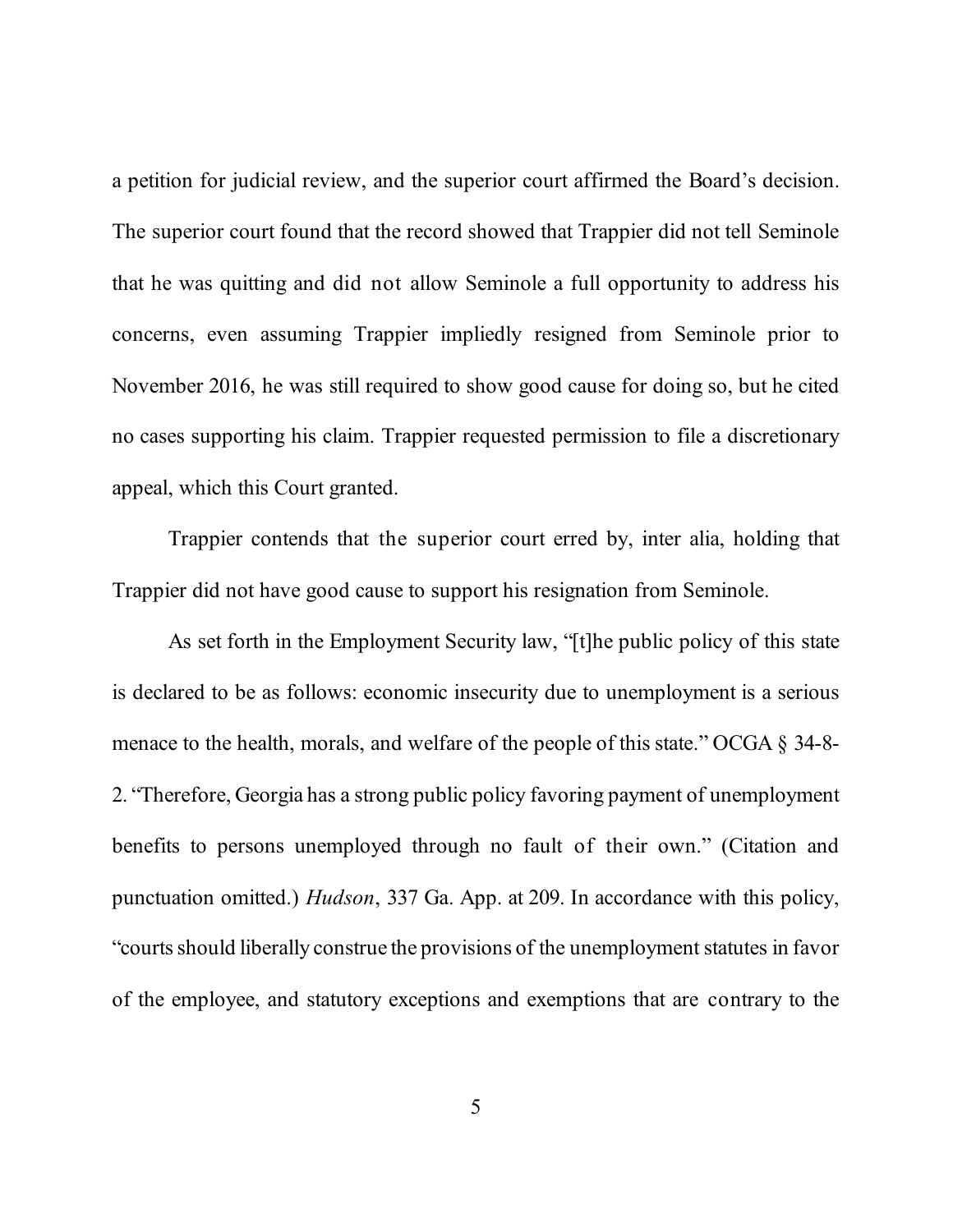expressed intention of the law should be narrowly construed." Id; see also *Scott v. Butler*, 327 Ga. App. 457, 460 (1) (759 SE2d 545) (2014).

OCGA § 34-8-194 (1) (A) provides that an individual shall be disqualified for unemployment benefits when he or she voluntarily leaves his employment "without good cause in connection with the individual's most recent work." "[T]he burden of proof of good cause in connection with the individual's most recent work shall be on the individual." OCGA § 34-8-194 (1) (D). "Whether or not an employee voluntarily leaves employment is usually a question of fact, but whether there existed good cause for his voluntary termination more often requires a legal conclusion." (Citation and punctuation omitted.) *Holstein v. North Chemical Co.*, 194 Ga. App. 546, 548 (3) (390 SE2d 910) (1990). "The question of whether [Trappier] quit [his] job either with or without 'good cause' requires a legal conclusion...." (Citation and punctuation omitted.) Id. at 207-208.

Whether an employee who suffers work-related PTSD can show good cause for his voluntary termination is an issue of first impression in Georgia. "An employee who voluntarily quits is to be disqualified unless he/she can show that the employer had changed the terms and conditions of work in a manner that the employee, applying the judgment of a reasonable person, would not be expected to continue that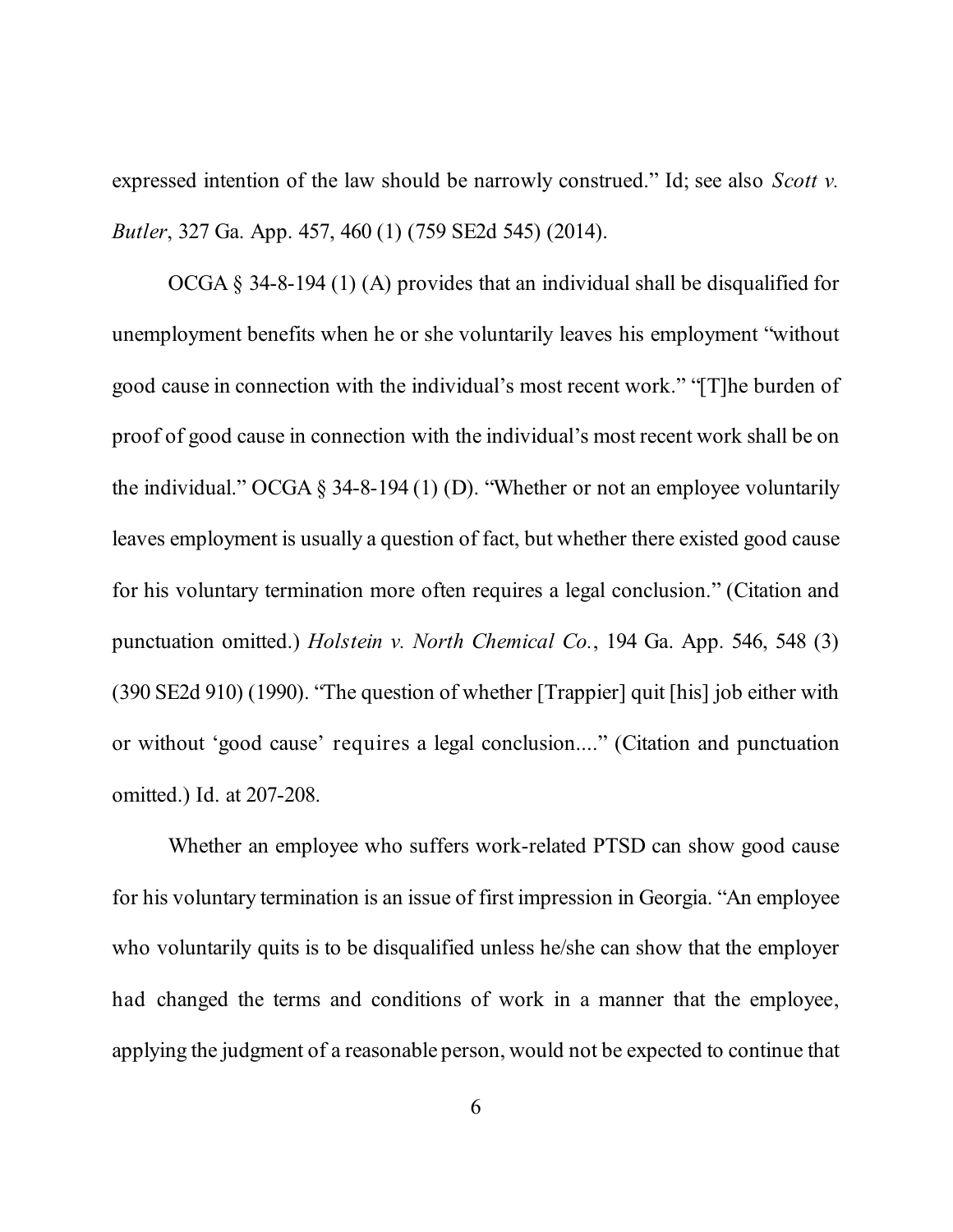employment." Ga. Comp. R. & Regs. 300-2-9-.05 (1). Factors to consider when making this determination include, among others:

Whether the employee's health was placed in jeopardy by conditions on the job. There must be some clear connection between the health problem and the performance of the job, and professional medical advice is required unless the reason would be obvious that harm to the employee would result from continued employment. . . . Provided, however, the employee must discuss the matter with the employer to seek a solution by another assignment or other changes that would be appropriate to relieve the medical problem before the employee can show good work-connected cause for quitting[.]

Ga. Comp. R. & Regs. 300-2-9-.05 (1) (e).

This Court has concluded that when an individual voluntarily quits "his job because the work environment caused or aggravated a pre-existing medical condition to the extent that he either was unable to perform properly his employment duties, or was unable to perform properly his employment duties without unreasonable risk of harm to his health due to continued employment" and timely notifies his employer of the reason for his decision, "such voluntary quitting would be with due cause *as a matter of law*." (Emphasis in original.) *Holstein*, 194 Ga. App. at 548 (3).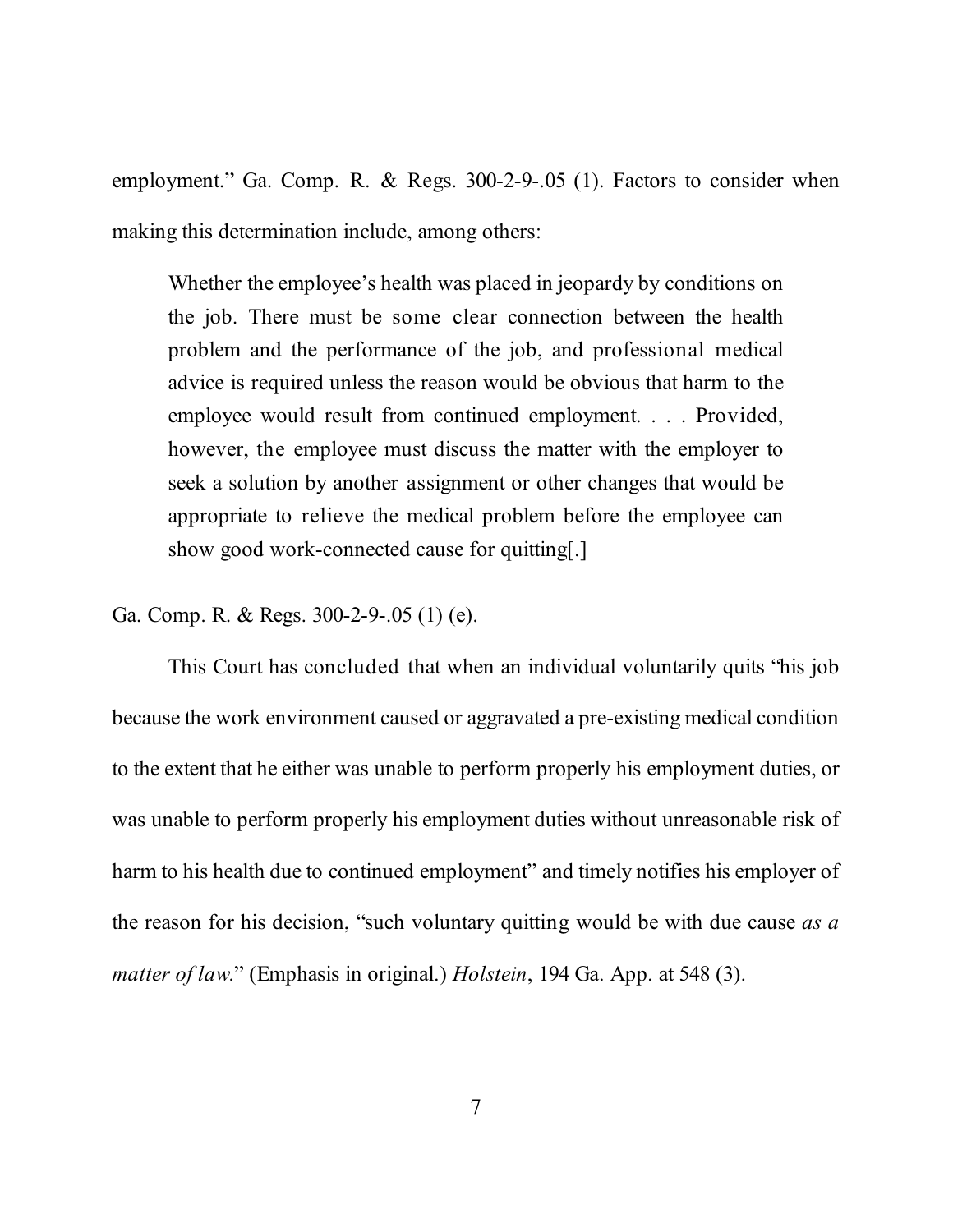Here, there is no dispute that Trappier voluntarily quit his job, but the hearing officer concluded that he was disqualified by failing to give Seminole a full opportunity to address his concerns prior to quitting. However, the hearing officer also found that after telling Seminole's owner that he no longer wanted to drive due to the trauma he experienced, that she offered him another driving job. Additionally, Trappier believed that he was also offered a much lower-paying office job. Regardless of whether he was offered the lower-paying office job, the evidence is not disputed that he spoke with Seminole's owner and explained that he could no longer drive at least twice prior to quitting. The evidence is also undisputed that Trappier suffered from a severe work-related accident involving a fatality that was not his fault and, as a result, was diagnosed with PTSD. Trappier testified before the hearing officer that the alternate driving route offered to him by Seminole would require him to drive by the scene of the accident every day, that his doctor advised him to no longer drive, and that he only drove sparingly at the time of the hearing. No one disputes that the harm to Trappier would be obvious by continuing to drive for Seminole.

Construing OCGA § 34-8-194 (1) in favor of Trappier and acknowledging Georgia's policy favoring payment of unemployment benefits to former employees